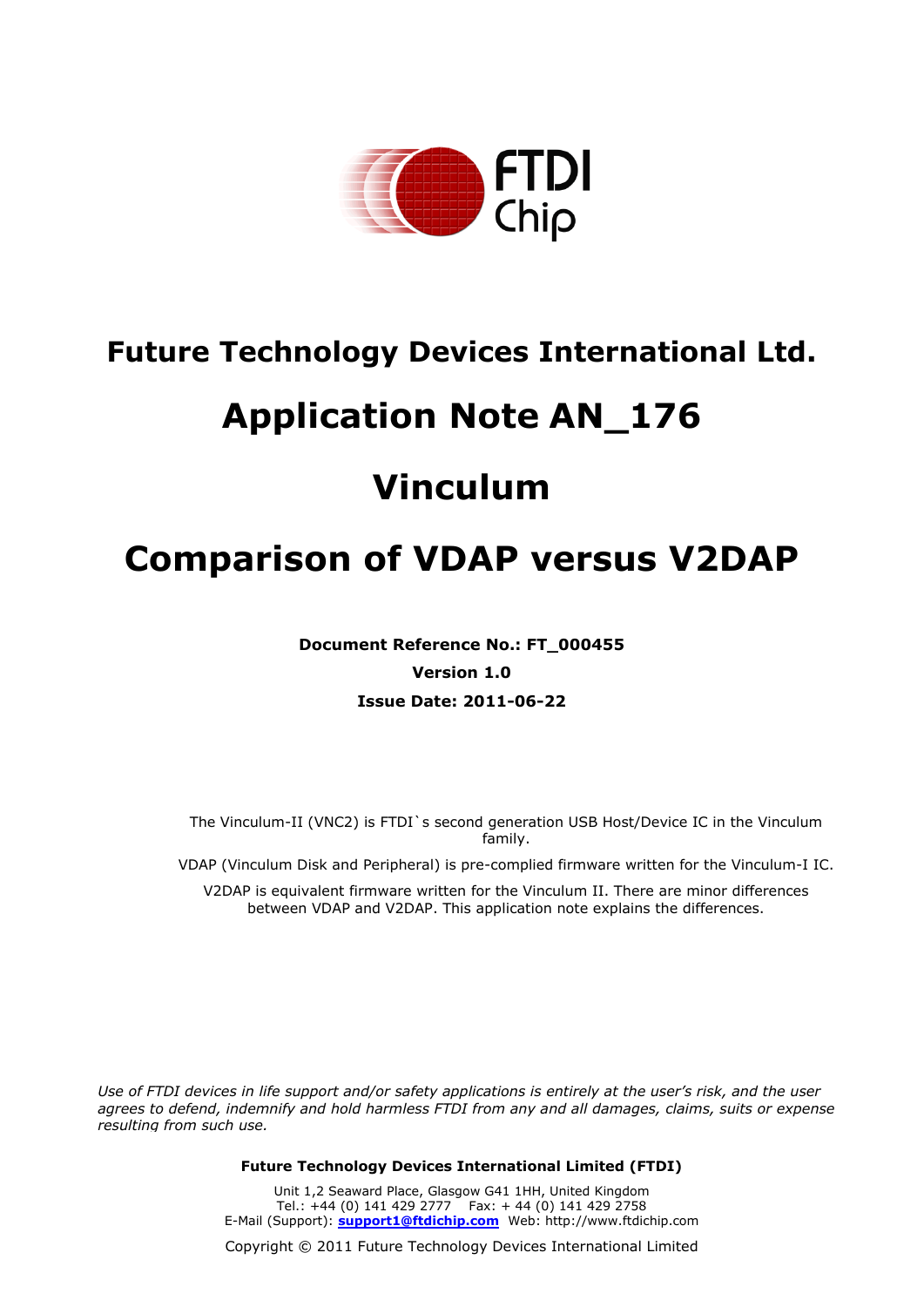

## **Table of Contents**

| 1.               |                                                            |  |  |  |
|------------------|------------------------------------------------------------|--|--|--|
| 1.1              |                                                            |  |  |  |
| 1.2              |                                                            |  |  |  |
| $\mathbf{2}$     |                                                            |  |  |  |
| 2.1              |                                                            |  |  |  |
| 2.1.1            |                                                            |  |  |  |
| 2.1.2            |                                                            |  |  |  |
| 2.1.3            |                                                            |  |  |  |
| 2.2 <sub>1</sub> |                                                            |  |  |  |
| 2.2.1            |                                                            |  |  |  |
| 2.2.2            | Space (0x20) character causes prompt in command monitor  4 |  |  |  |
| 2.2.3            |                                                            |  |  |  |
| 2.2.4            |                                                            |  |  |  |
| 2.2.5            |                                                            |  |  |  |
| 2.3              |                                                            |  |  |  |
| 2.4              |                                                            |  |  |  |
| 2.5              |                                                            |  |  |  |
| 3.               |                                                            |  |  |  |
|                  |                                                            |  |  |  |
|                  |                                                            |  |  |  |
|                  | 9                                                          |  |  |  |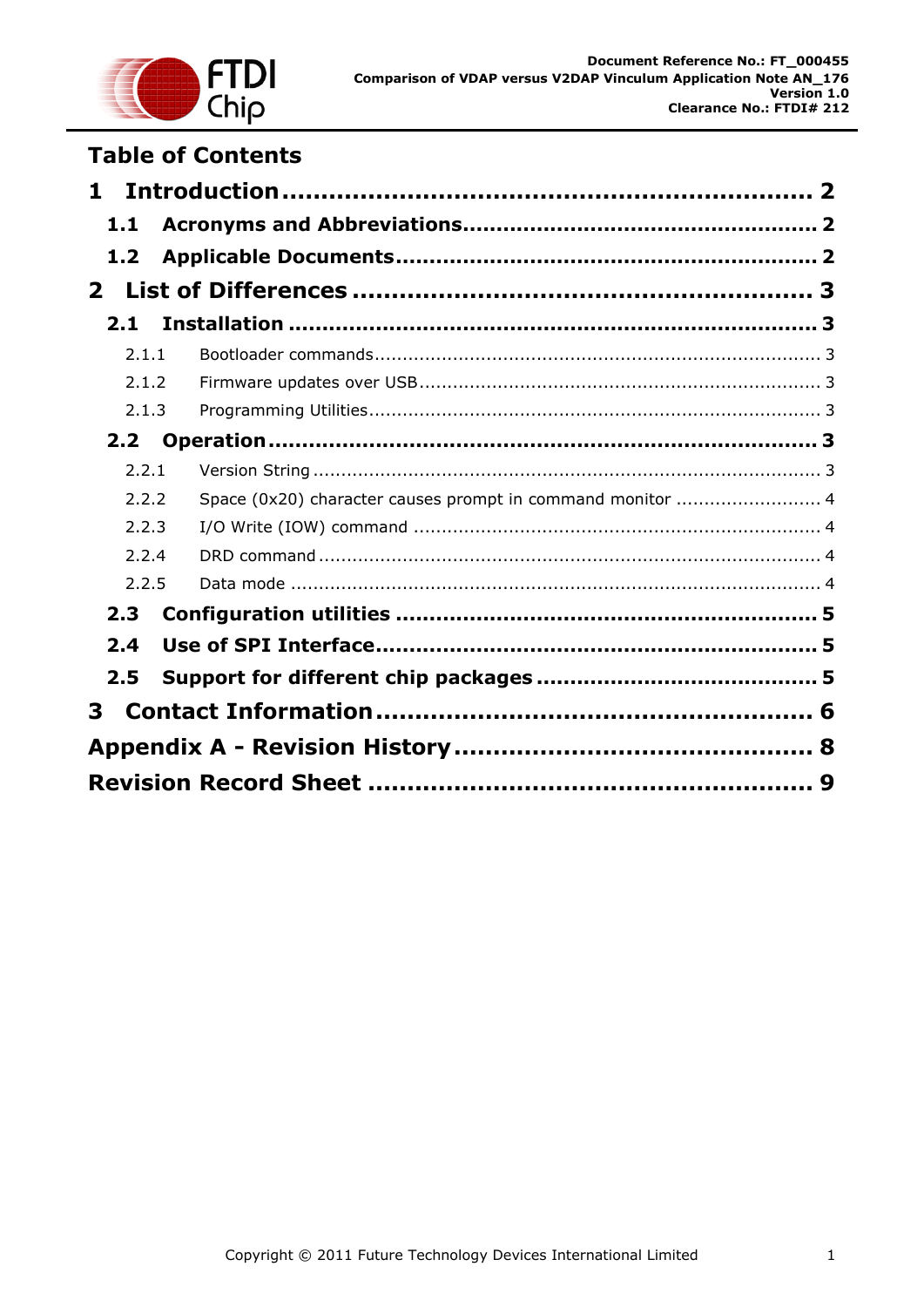

## <span id="page-2-0"></span>**1 Introduction**

The Vinculum-II (VNC2) device was designed to provide designers with the ability to write their own firmware specific to their application. However, the need to upgrade from existing Vinculum-I (VNC1L) firmware versions is also apparent. Due to the differences in architecture of both devices, changes were made to the existing VDAP firmware to allow it to run on VNC2. This document explains the differences between the VNC1L firmware VDAP (**VNC1L-VDAP)** and the VNC2 firmware V2DAP **(VNC2-V2DAP)**. Hardware differences between VNC1L and VNC2 and explained in a separate application note - [AN\\_118\\_Migrating\\_Vinculum\\_Designs\\_From\\_VNC1L\\_to\\_VNC2-48L1A.](http://www.ftdichip.com/Support/Documents/AppNotes/AN_118_Migrating_Vinculum_Designs_From_VNC1L_to_VNC2-48L1A.pdf)

The V2DAP firmware is not recommended to be used on new designs.

## <span id="page-2-1"></span>**1.1 Acronyms and Abbreviations**

| <b>Terms</b>                   | Description                              |
|--------------------------------|------------------------------------------|
| VNC1L                          | Vinculum-I device                        |
| VNC <sub>2</sub>               | Vinculum-II device                       |
| <b>VDAP</b>                    | Vinculum-I Disk and Peripheral firmware  |
| V <sub>2</sub> D <sub>AP</sub> | Vinculum-II Disk and Peripheral firmware |
| <b>ECS</b>                     | Extended command set                     |

#### **Table 1.1 Acronyms and Abbreviations**

## <span id="page-2-2"></span>**1.2 Applicable Documents**

[Vinculum-I](http://www.ftdichip.com/Support/Documents/DataSheets/ICs/DS_VNC1L.pdf) Data sheet

[Vinculum-II Data sheet](http://www.ftdichip.com/Support/Documents/DataSheets/ICs/DS_Vinculum-II.pdf)

[VNC1L Firmware Manual](http://www.ftdichip.com/Firmware/Precompiled/UM_VinculumFirmware_V205.pdf)

[AN\\_118\\_Migrating\\_Vinculum\\_Designs\\_From\\_VNC1L\\_to\\_VNC2-48L1A](http://www.ftdichip.com/Support/Documents/AppNotes/AN_118_Migrating_Vinculum_Designs_From_VNC1L_to_VNC2-48L1A.pdf)

[AN\\_156\\_Vinculum-II\\_ProgLoader\\_And\\_BootLoader\\_Explained](http://www.ftdichip.com/Support/Documents/AppNotes/AN_156_Vinculum-II_ProgLoader_And_BootLoader_Explained.pdf)

[ANVNC1L-01-VinculumBootloader](http://www.ftdichip.com/Support/Documents/AppNotes/ANVNC1L-01-VinculumBootloader.pdf)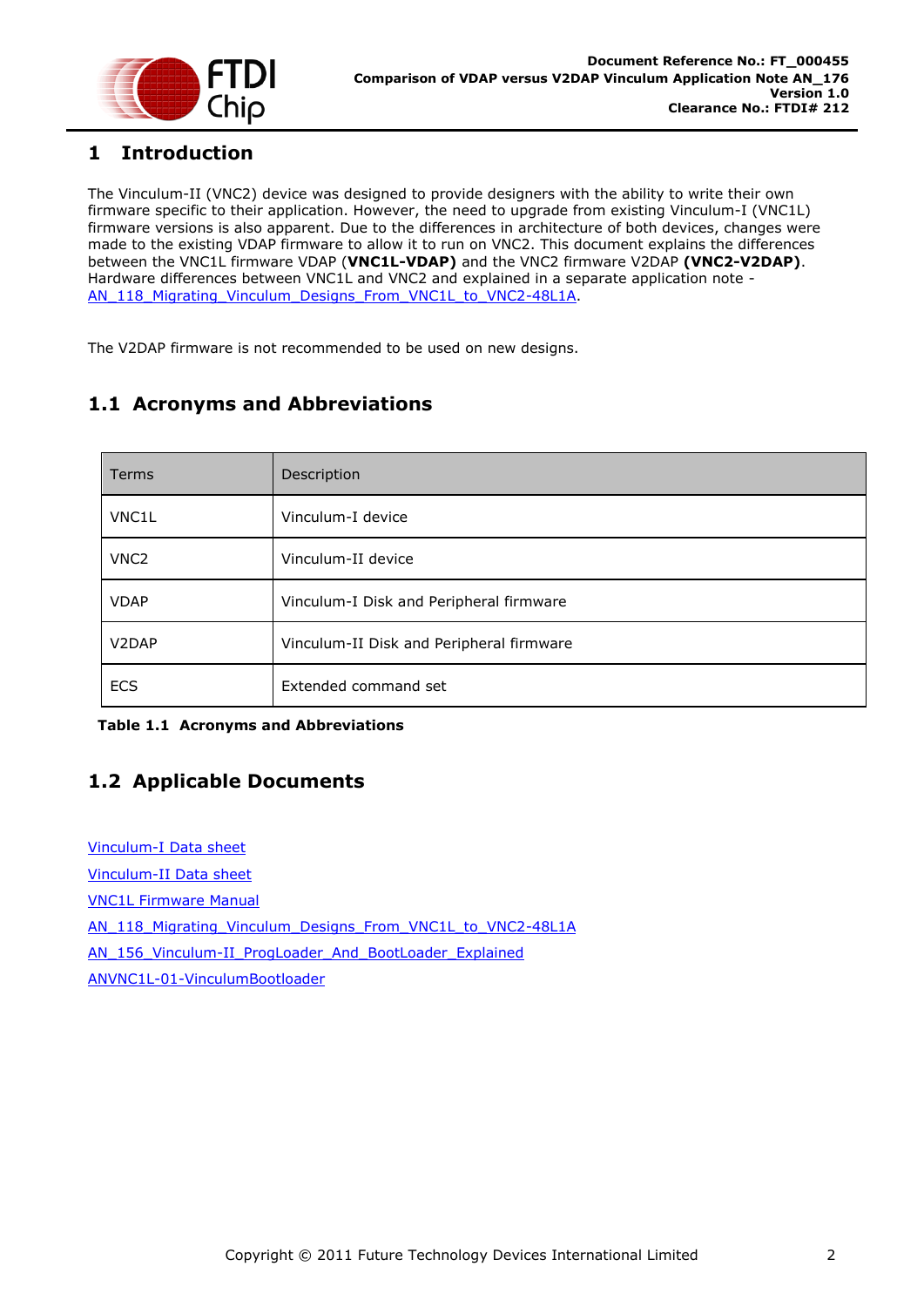

## <span id="page-3-0"></span>**2 List of Differences**

## <span id="page-3-1"></span>**2.1 Installation**

## <span id="page-3-2"></span>**2.1.1 Bootloader commands**

#### **VNC1L-VDAP:**

VNC1L bootloader commands are explained in the application note [ANVNC1L-01-VinculumBootloader](http://www.ftdichip.com/Support/Documents/AppNotes/ANVNC1L-01-VinculumBootloader.pdf)

#### **VNC2-V2DAP:**

VNC2bootloader commands are explained in the application note [AN\\_156\\_Vinculum-](http://www.ftdichip.com/Support/Documents/AppNotes/AN_156_Vinculum-II_ProgLoader_And_BootLoader_Explained.pdf)[II\\_ProgLoader\\_And\\_BootLoader\\_Explained](http://www.ftdichip.com/Support/Documents/AppNotes/AN_156_Vinculum-II_ProgLoader_And_BootLoader_Explained.pdf)

## <span id="page-3-3"></span>**2.1.2 Firmware updates over USB**

**VNC1L-VDAP:** This function is included within the firmware.

**VNC2-V2DAP:** Not included as part of firmware, refer to [AN\\_159](http://www.ftdichip.com/Support/Documents/AppNotes/AN_159%20Vinculum-II%20Firmware%20Flash%20Programming.pdf) for further information.

## <span id="page-3-4"></span>**2.1.3 Programming Utilities**

#### **VNC1L-VDAP:**

[VNC\\_PROG](http://www.ftdichip.com/Support/Utilities/VPROG.zip) Programmer for VPROG1 [Vinculum Firmware Customiser](http://www.ftdichip.com/Support/Utilities/VncFwMod.zip) utility to customise VNC1L firmware.

#### **VNC2-V2DAP:**

[FT\\_Prog](http://www.ftdichip.com/Support/Utilities/FT_Prog_v2.0.zip) FTDI utility can be used to program ROM files to VNC2 using the UART interface.

[IDE Toolchain](http://www.ftdichip.com/Firmware/VNC2tools.htm#VNC2Toolchain) FTDI`s VNC2 Integrated Development Environment, V2DAP can be programmed and customised using the tools supplied.

## <span id="page-3-5"></span>**2.2 Operation**

## <span id="page-3-6"></span>**2.2.1 Version String**

**VNC1L-VDAP:** When connected to a monitor, the FWV (firmware version) command will return the current version of the firmware (e.g. MAIN 03.68VDAPF).

#### **VNC2-V2DAP: -** returns MAINx.yz

This can be changed using the VinUser.exe application tool available within the Vinculum II Toolchain. There are 16 bytes in the bootloader which are reserved for user information. Note that the bootloader is part of the ROM file programmed into the VNC2, see Application Note AN 156.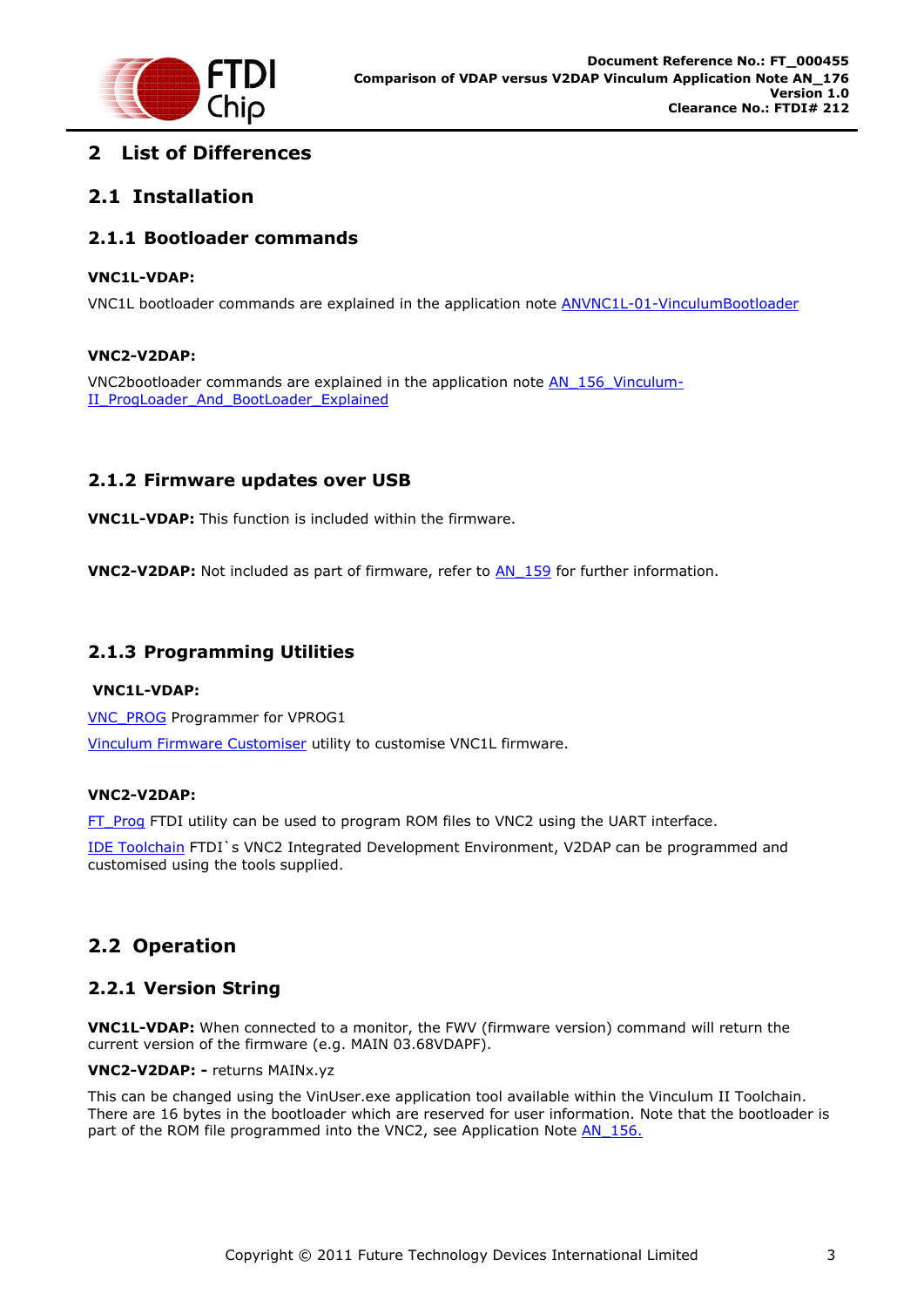

## <span id="page-4-0"></span>**2.2.2 Space (0x20) character causes prompt in command monitor**

**VNC1L-VDAP:** A space (0x20) character will be ignored if preceding a command in ECS.

**VNC2 - V2DAP:** A space character after a command will be recognized as a carriage return (0x0D).

## <span id="page-4-1"></span>**2.2.3 I/O Write (IOW) command**

**VNC1L-VDAP:** Unused I/O pin commands, full description available within the [VNC1L Firmware Manual](http://www.ftdichip.com/Firmware/Precompiled/UM_VinculumFirmware_V205.pdf)

**VNC2 - V2DAP:** This command will work correctly only with the VNC2 48 pin and when the IOMUX settings are set to default as defined by the V2DAP source codes supplied with the Tool Chain.

### <span id="page-4-2"></span>**2.2.4 DRD command**

V2DAP "DRD" command behavior is different to VDAP.

DRD command will block for 2ms or until data is received from a device. On VNC1L a "Command Failed" error was returned if the device responded with a NAK, on VNC2 the transaction will be retried until data is received or the 2ms timeout is reached.

VNC1L does not handle interrupt endpoints so a bulk read performed on an interrupt endpoint will NAK until data is available, therefore a read will return "Command Failed" on VNC1L until data is received.

Interrupt endpoints on VNC2 block until data is available from the device. This is expected behaviour.

### <span id="page-4-3"></span>**2.2.5 Data mode**

#### **VNC1L-VDAP:**

Bulk and interrupt endpoints are supported in data mode and command mode.

#### **VNC2 - V2DAP:**

When a bulk endpoint is used for data mode, it will block when no data is received from the device. No further data will be sent to the device until data is received. Interrupt endpoints will send data only after data is received from the device but they will typically send data after each polling interval. FT232 devices will have data ready to receive after a configurable time interval, these will work the same as interrupt endpoints. Both bulk and interrupt endpoints are supported in command mode (DRD command).

This is due to the architecture of the V2DAP firmware. If the application required is primarily to perform tasks in data mode then it recommended that a simple application is used to transfer data between the devices rather than V2DAP firmware.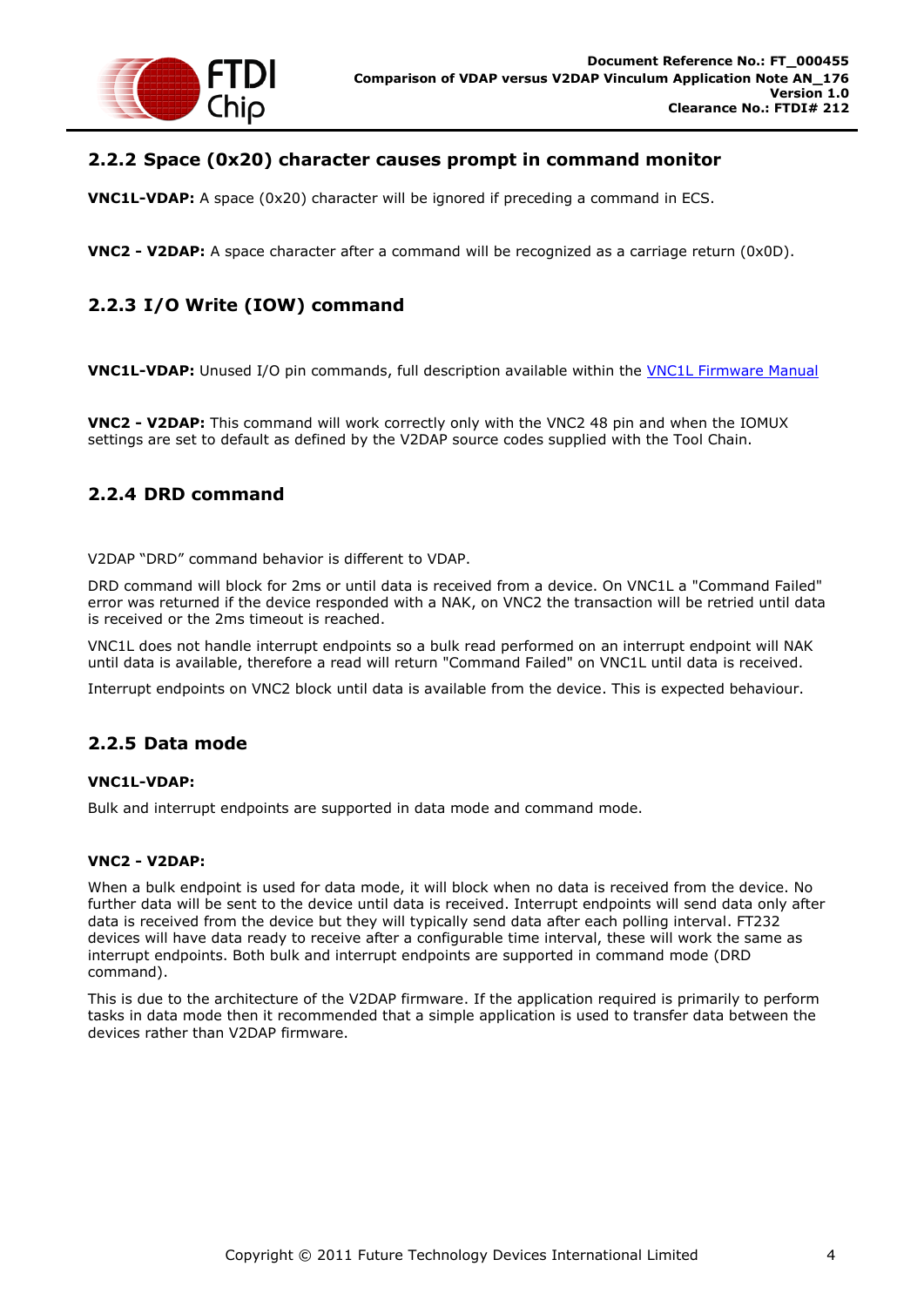

## <span id="page-5-0"></span>**2.3 Configuration utilities**

## <span id="page-5-1"></span>**2.4 Use of SPI Interface**

The SPI interface differs from most other implementations in that it uses a 13 clock sequence to transfer a single byte of data.

### **VNC1L-VDAP:**

VNC1L waits for the chip select line to go active and then the start bit must be a "1" for the transaction to begin.

### **VNC2 - V2DAP:**

In VNC2 backward compatibility mode, the chip waits for the chip select to go active and then counts the next 12 clocks as the full transmission. The start bit is effectively a "don"t care" state. Therefore do not pad the SPI with leading 0"s. Designers must use the exact number of clock cycles.

If the SPI interface is accessed by the external controller (master) by bit-banging the SPI bits of the interface there will be no new problems.

## <span id="page-5-2"></span>**2.5 Support for different chip packages**

When upgrading form VNC1L to VNC2 is it recommended to select the VNC2 - 48 pin package. VNC1L is only available in a 48 pin package and the firmware was written to utilise the I/O`s available to that package.

**VNC1L-VDAP:** Compatible with VNC1L 48 pin package.

**VNC2 - V2DAP:** Compatible with 48 and 64 pin VNC2 packages. Limited range of functions with 32 pin package.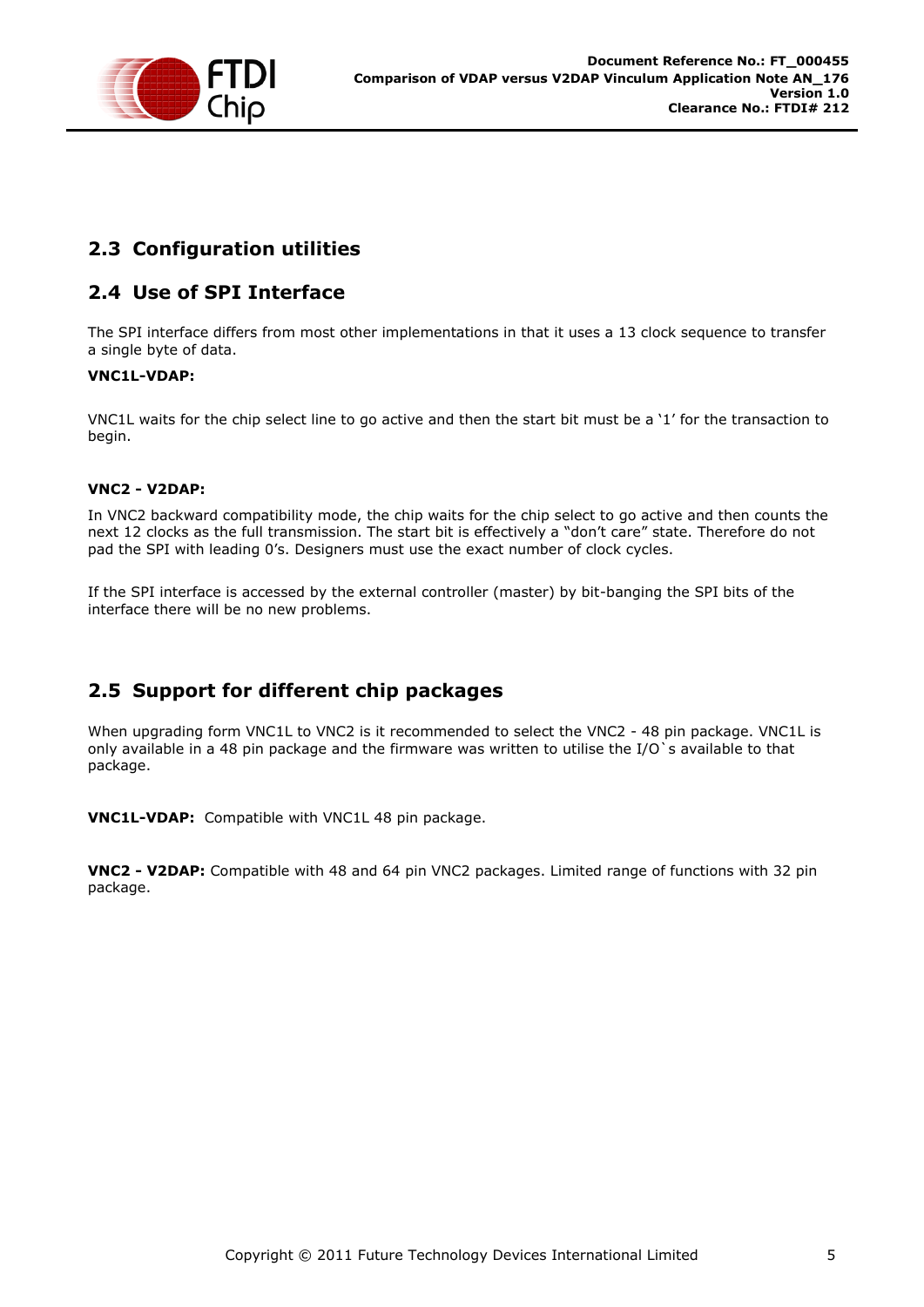

## <span id="page-6-0"></span>**3 Contact Information**

#### **Head Office – Glasgow, UK**

Future Technology Devices International Limited Unit 1,2 Seaward Place, Centurion Business Park Glasgow G41 1HH United Kingdom Tel: +44 (0) 141 429 2777 Fax: +44 (0) 141 429 2758

E-mail (Sales) [sales1@ftdichip.com](mailto:sales1@ftdichip.com) E-mail (Support) [support1@ftdichip.com](mailto:support1@ftdichip.com) E-mail (General Enquiries) [admin1@ftdichip.com](mailto:admin1@ftdichip.com) Web Site URL [http://www.ftdichip.com](http://www.ftdichip.com/) Web Shop URL [http://www.ftdichip.com](http://www.ftdichip.com/)

#### **Branch Office – Taipei, Taiwan**

Future Technology Devices International Limited (Taiwan) 2F, No. 516, Sec. 1, NeiHu Road Taipei 114 Taiwan , R.O.C. Tel: +886 (0) 2 8791 3570 Fax: +886 (0) 2 8791 3576

E-mail (Sales) [tw.sales1@ftdichip.com](mailto:tw.sales1@ftdichip.com) E-mail (Support) [tw.support1@ftdichip.com](mailto:tw.support1@ftdichip.com) E-mail (General Enquiries) [tw.admin1@ftdichip.com](mailto:tw.admin1@ftdichip.com) Web Site URL [http://www.ftdichip.com](http://www.ftdichip.com/)

#### **Branch Office – Hillsboro, Oregon, USA**

Future Technology Devices International Limited (USA) 7235 NW Evergreen Parkway, Suite 600 Hillsboro, OR 97123-5803 USA Tel: +1 (503) 547 0988 Fax: +1 (503) 547 0987

E-Mail (Sales) [us.sales@ftdichip.com](mailto:us.sales@ftdichip.com) E-Mail (Support) [us.support@ftdichip.com](mailto:us.support@ftdichip.com) E-Mail (General Enquiries) [us.admin@ftdichip.com](mailto:us.admin@ftdichip.com) Web Site URL [http://www.ftdichip.com](http://www.ftdichip.com/)

#### **Branch Office – Shanghai, China**

Future Technology Devices International Limited (China) Room 408, 317 Xianxia Road, Shanghai, 200051 China Tel: +86 21 62351596 Fax: +86 21 62351595

E-mail (Sales) [cn.sales@ftdichip.com](mailto:cn.sales@ftdichip.com) E-mail (Support)[cn.support@ftdichip.com](mailto:cn.support@ftdichip.com) E-mail (General Enquiries) [cn.admin@ftdichip.com](mailto:cn.admin@ftdichip.com) Web Site URL [http://www.ftdichip.com](http://www.ftdichip.com/)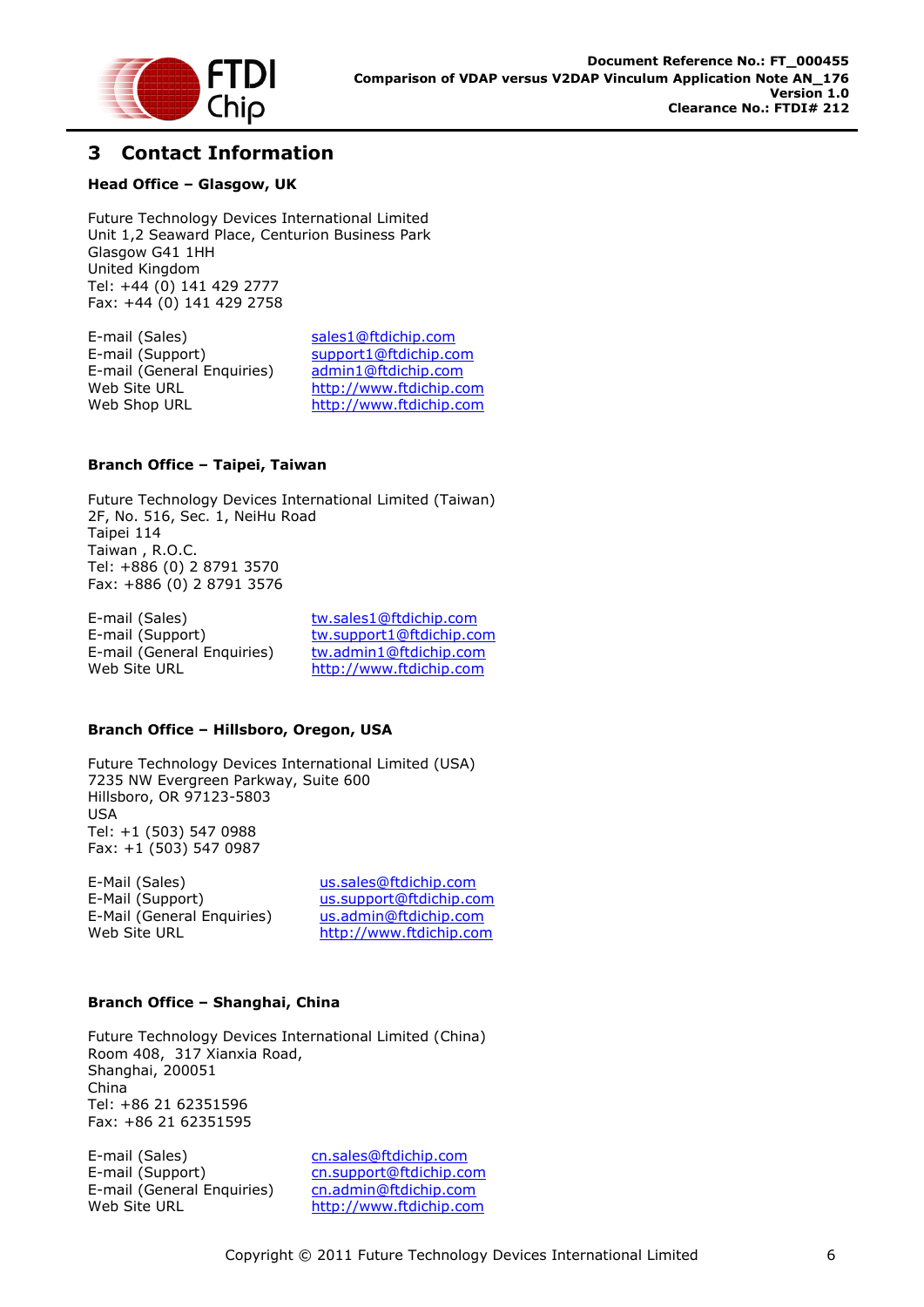

#### **Distributor and Sales Representatives**

Please visit the Sales Network page of the FTDI Web site for the contact details of our distributor(s) and sales representative(s) in your country.

Vinculum is part of Future Technology Devices International Ltd. Neither the whole nor any part of the information contained in, or the product described in this manual, may be adapted or reproduced in any material or electronic form without the prior written consent of the copyright holder. This product and its documentation are supplied on an as-is basis and no warranty as to their suitability for any particular purpose is either made or implied. Future Technology Devices International Ltd will not accept any claim for damages howsoever arising as a result of use or failure of this product. Your statutory rights are not affected. This product or any variant of it is not intended for use in any medical appliance, device or system in which the failure of the product might reasonably be expected to result in personal injury. This document provides preliminary information that may be subject to change without notice. No freedom to use patents or other intellectual property rights is implied by the publication of this document. Future Technology Devices International Ltd, Unit 1, 2 Seaward Place, Centurion Business Park, Glasgow G41 1HH United Kingdom. Scotland Registered Number: SC136640